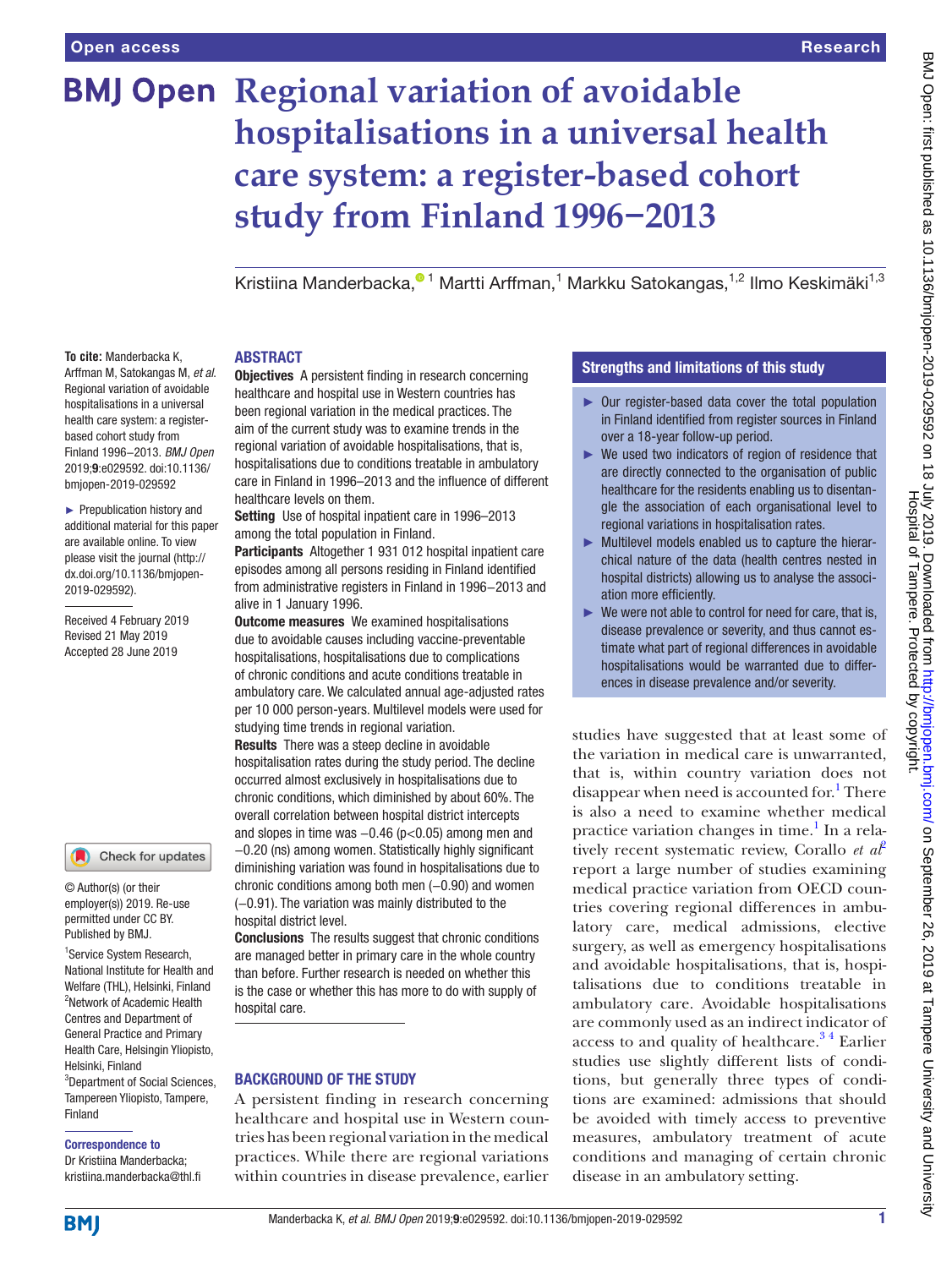While there are earlier studies examining regional differences in avoidable hospitalisations, many examine only some parts of the country in question,  $5-10$  specific age groups,  $5710$  are cross-sectional<sup>59 11</sup> 12 and/or study these hospitalisations in specific patient groups, for example, persons with diabetes.[13](#page-5-0) Further, some countries publish regularly Atlases of regional differences in medical practices, some of which also report avoidable hospitalisations; see refs [14 15](#page-5-1)

The primary aim of this register-based study was to examine trends in avoidable hospitalisations in 1996– 2013, whether regional variation increased or decreased in relation to the national trend, that is, possible increase or decrease in regional variation and, secondarily, if so, on what level of healthcare the variation occurred. Few earlier studies have reported development of geographical variation in avoidable hospitalisations with a longitudinal setting over an extensive time period. The Finnish healthcare system provides a good case for examining avoidable hospitalisations as the system is universal in coverage and therefore, in general, supports equal access to both primary and specialised healthcare according to need.<sup>16</sup> The system is mainly financed by tax revenues and user-fees are generally low. The system also supports evidence-based care as there are accepted guidelines for the treatment of altogether 106 conditions in the National Current Care guidelines system.<sup>[17](#page-5-3)</sup> There are ca 160 health centres providing ambulatory primary care in Finland, owned and managed by municipalities themselves or in cooperation with other municipalities. They are the primary producers of ambulatory services for the residents. However, there have been difficulties in access in some areas. There are 21 hospital districts in Finland providing specialist services to the residents. They are owned, funded and managed by federations of municipalities.

#### Materials and methods The data

We obtained avoidable hospitalisations for the total Finnish population aged 20 years or older in 1996–2013 from the Finnish hospital discharge register, maintained by the National Institute for Health and Welfare (THL). The linkages were performed by competent authorities and the research group received pseudonymised data.

We used the UK definition of avoidable hospitalisations<sup>34</sup> with an inclusion of ICD-10 (10th version of International Classification of Diseases) codes J18.9 and J09 (pneumonia). Avoidable hospitalisations were classified into three subcategories: acute, chronic and vaccine-preventable (for diagnoses included and their ICD-10-codes, see online [supplementary appendix 1](https://dx.doi.org/10.1136/bmjopen-2019-029592)). Hospitalisations were combined if they occurred within 1day from each other. Data on hospitalisations were linked into demographic data obtained from Statistics Finland.

We used two indicators of region of residence: (1) health centre area (single municipality or cooperation

area of municipalities) that is responsible for organising primary healthcare for the residents and (2) hospital district (owned by the federations of municipalities), which is responsible for organising the public specialist services in the area. Publicly funded hospitals produce ca 95% of all specialised inpatient services in Finland. The municipality of residence was linked for each individual at the end of the year preceding hospitalisation. The small autonomous region of Åland was excluded from the analyses. Age at hospitalisation was classified into 5-year age brackets with those 85 years or older as the oldest group. Those living permanently in institutions were excluded from analyses. Total Finnish population was used as the population at risk in the analyses. All analyses were conducted separately for men and women.

#### Statistical methods

We calculated national age-standardised rates for each category of avoidable hospitalisations per 10 000 personyears (PYs) with direct standardisation method with the European standard population as standard population. We calculated autocorrelations in each of the categories both in the health centre and in the hospital district level to study consistency in hospitalisation rates and their suitability for further analysis. We found autocorrelations in health centre level vary a lot suggesting that this level was not suitable for the analysis as the result suggests inconsistency in the development in time. The hospital district level autocorrelations were relatively low among men in vaccine-preventable hospitalisations, averaging 0.22, among women the autocorrelations were higher, averaging 0.35. In hospitalisations due to acute conditions, the results were rather similar with autocorrelations averaging 0.44 among men and 0.36 among women. The autocorrelations for hospitalisations due to chronic conditions were higher, with average of 0.78 among both men and women. These numbers suggest that hospital district patterns in hospitalisations were relatively consistent in time and allowed us to examine possible convergence of hospitalisation rates, that is, decrease in the variation, at the hospital district level.

Next, we performed two-level models to receive annual z-scores of the age-standardised hospitalisation rates in each hospital district and category adjusted for polynomial function of time with normally distributed random intercept and slope terms at the hospital district level. Z-scores were then used to examine the hospitalisation rates from different categories of avoidable hospitalisations in a comparable scale. Multilevel models were applied to manage the hierarchical nature of the data and polynomial function of time to capture the general national trend in each category. We calculated correlation between the random intercept and slope terms in these models to obtain an estimate of convergence in hospitalisation rates. A statistically significant negative correlation between random intercepts and random slopes was interpreted as a decrease of regional variation in time. In that case, high random intercepts were correlated with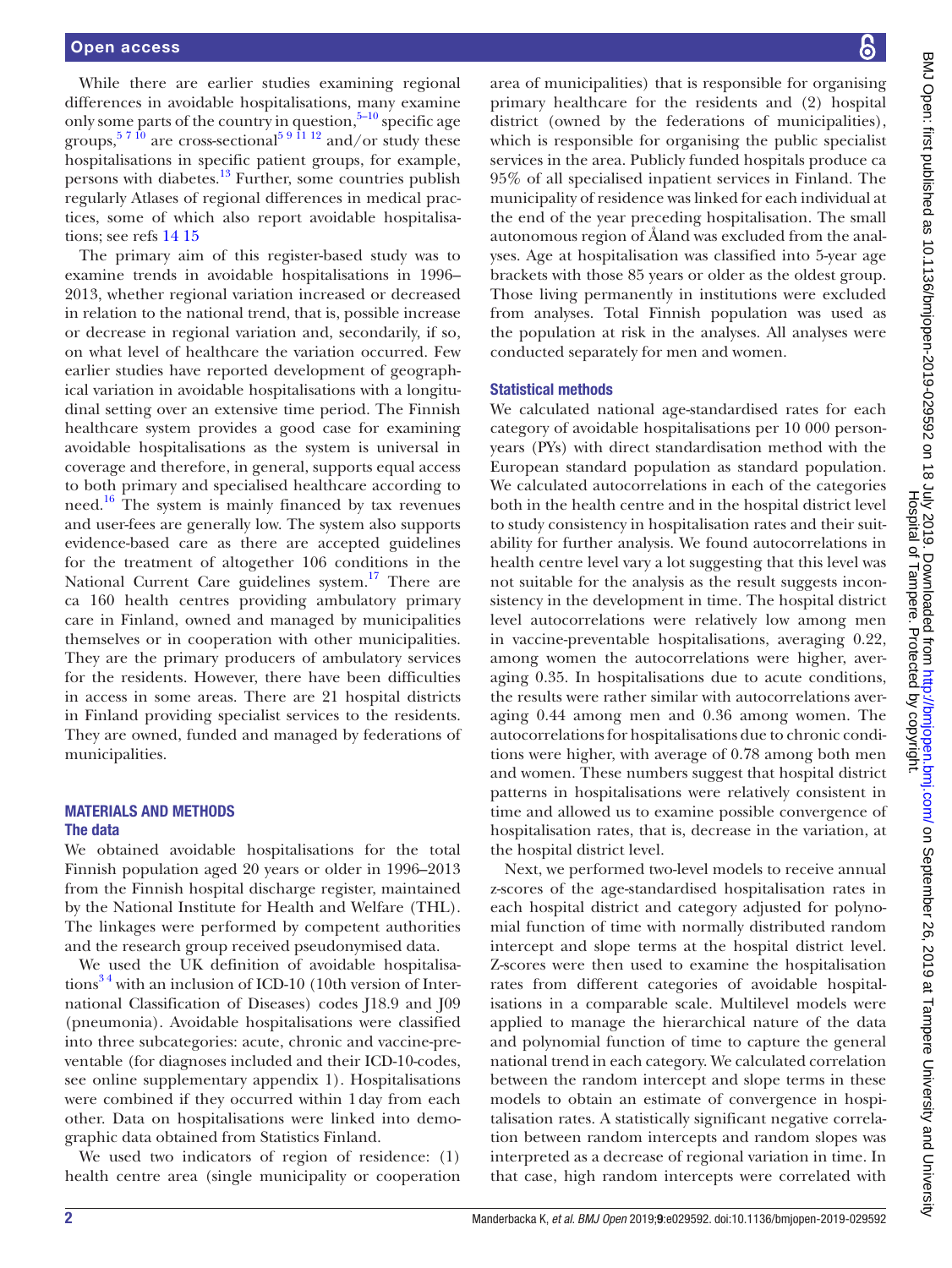Open access

large negative random slopes, and vice versa, indicating hospital districts approaching the average.

A similar procedure was fitted to all hospitalisation rates due to avoidable causes simultaneously where polynomial function of time was adjusted for each category of avoidable hospitalisations to calculate an estimate for possible general convergence of hospitalisation rates between regions, that is, whether the regional variation in rates decreased more or less in relation to the decreasing national average.<sup>118</sup>

In a separate analysis, we used three-level Poisson regression models to examine whether variation between avoidable hospitalisations occurred mainly in the hospital district or health centre level. In these models, year was controlled as a continuous variable and age group as a categorical variable with hospital districts and health centres as random variables.

In order to assess whether there were changes in the levels of healthcare where the regional variation occurred, we estimated models separately for the years 1996–1999 and 2010–2013. Wald test was used to assess the statistical significance of random components in the models.

Also, we calculated intraclass correlation coefficients (ICCs) for the two levels.<sup>19</sup>Variation in age-adjusted avoidable hospitalisation rates in health centre areas was illustrated with scatter plots in the last 4years of study period. The extremal quotient (EQ) was defined as the ratio of the largest and smallest rates.

## Patient and public involvement

As the study was based on pseudonymised data from administrative registers, patients were not involved in the study. The results will be disseminated to the public through summary articles after the original studies have been published.

#### **RESULTS**

There were altogether 983 966 avoidable hospital admissions among men and 947 046 among women during the study period. More than half of the hospitalisations were due to chronic conditions.



<span id="page-2-0"></span>Figure 1 Trends in avoidable hospitalisations among men and women by category in Finland 1996–2013, agestandardised rates per 10 000 person-years.

<span id="page-2-1"></span>Table 1 Multilevel model-based correlation between hospital district intercepts and slopes in time between 1996 and 2013

|                    | Men        | Women      |
|--------------------|------------|------------|
| Preventable        | $-0.02$ ns | $0.44$ ns  |
| Chronic conditions | $-0.90**$  | $-0.91**$  |
| Acute conditions   | $-0.45*$   | $0.01$ ns. |

ns statistically non-significant.

\*P<0.05, \*\*P<0.001.

[Figure](#page-2-0) 1 presents the national rates of avoidable hospitalisations. Avoidable hospitalisations decreased consistently during the study period. The total rate of avoidable hospitalisations was 535 per 10 000 PY among men in 1996 and 306 per 10 000 PY in 2013. Among women, the rates were 340 in 1996 and 221 in 2013. The rates were larger among men throughout the study period in each of the avoidable hospitalisation categories. While the rates remained relatively stable in hospitalisations due to vaccine-preventable conditions and acute conditions, there was a large decrease in hospitalisations for chronic conditions both among men and among women during the study period.

In multilevel analysis ([table](#page-2-1) 1), the correlation between hospital district intercepts and slopes in time was negative among men suggesting decreasing variation when all categories of avoidable hospitalisations were examined together. Among women, no such correlation was found. The correlations were −0.0.46 (p<0.05) among men and −0.22 (ns) among women. However, when examining categories of avoidable hospitalisation separately, negative correlations indicating diminishing variation of hospitalisation rates in hospital districts were found in rates due to chronic conditions among both genders and in rates due to acute conditions among men. In other categories, no correlations indicating change in regional variation were found. The results were mostly similar when health centre level was used in the analysis (data not shown).

Finally, we examined to which regional level (health centre level vs hospital district level) the variation was mainly distributed in each of the categories of avoidable hospitalisations in the beginning (1996–1999) and in the end (2010–2013) of the study period. We examined these two periods due to decrease in avoidable hospitalisation rates during the study period [\(table](#page-3-0) 2).

In hospitalisations due to vaccine-preventable conditions, the variance was equally distributed to both levels in the late 1990s and remained similar at the end of the study period among both men and women. In hospitalisations due to chronic conditions, the variance was distributed mainly to the hospital district level. Similar, but smaller variation was found in hospitalisations due to acute conditions. Health centre level variance was also statistically significant in all categories of avoidable hospitalisations among both men and women. However, proportions of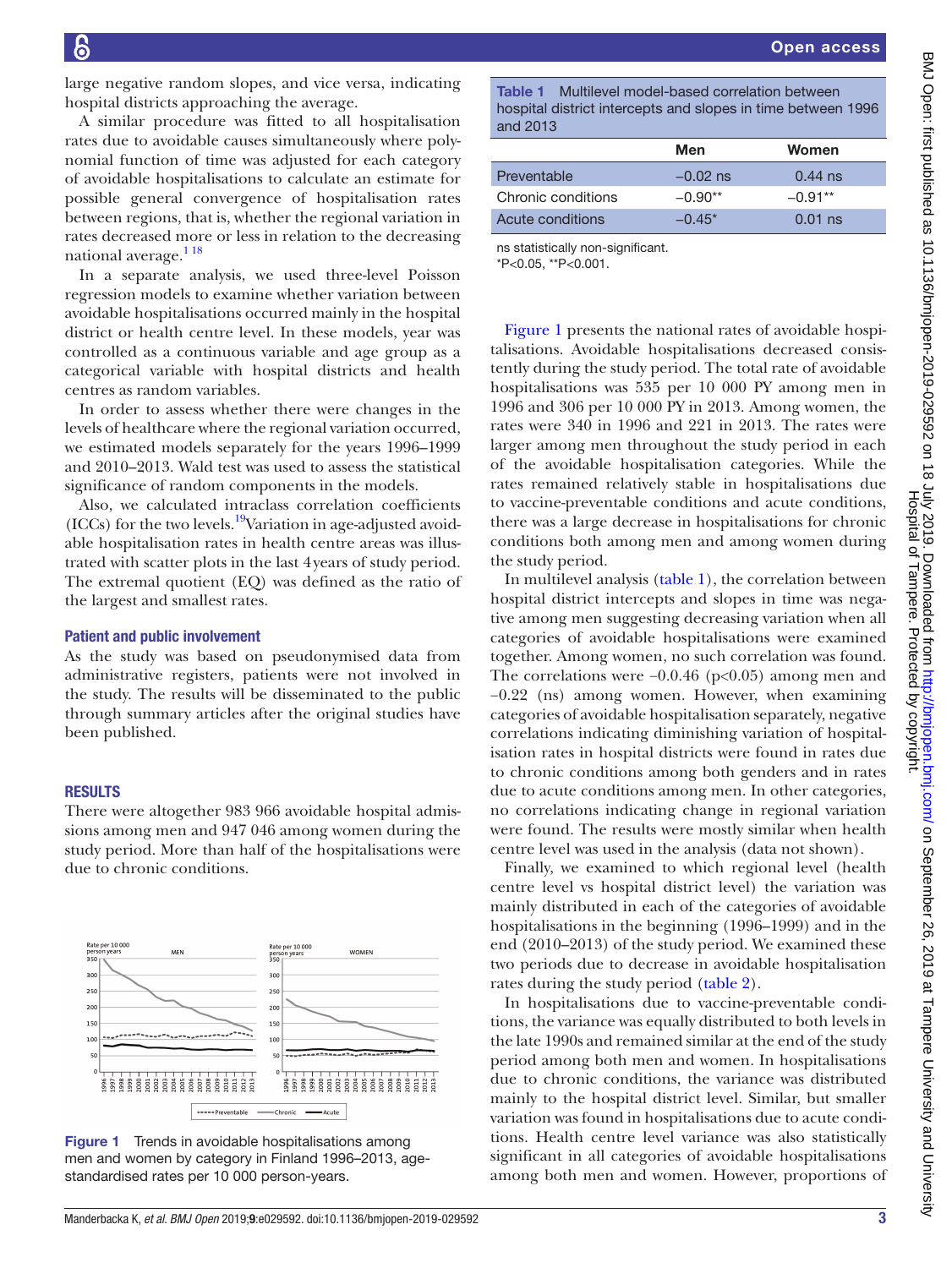<span id="page-3-0"></span>Table 2 The distribution of variance in avoidable hospitalisations to health centre (HC) and hospital district (HD) level in Finland in 1996–1999 and 2010–2013 (Poisson multilevel models controlling for year as a continuous variable and age as a categorical variable; estimates of variance components and their intraclass correlation coefficient (ICC))

|                     |             |           | 1996-1999       |            | 2010-2013       |            |  |  |
|---------------------|-------------|-----------|-----------------|------------|-----------------|------------|--|--|
|                     | Category    | Level     | <b>Estimate</b> | <b>ICC</b> | <b>Estimate</b> | <b>ICC</b> |  |  |
| <b>Men</b>          | Preventable | <b>HD</b> | $0.024*$        | 0.022      | $0.027*$        | 0.024      |  |  |
|                     |             | HC        | $0.022**$       | 0.021      | $0.024**$       | 0.023      |  |  |
|                     | Chronic     | <b>HD</b> | $0.051*$        | 0.046      | $0.064*$        | 0.056      |  |  |
|                     |             | HC        | $0.019**$       | 0.012      | $0.027**$       | 0.025      |  |  |
|                     | Acute       | <b>HD</b> | $0.025*$        | 0.022      | $0.039*$        | 0.034      |  |  |
|                     |             | HC        | $0.015**$       | 0.014      | $0.024**$       | 0.023      |  |  |
| Women               | Preventable | <b>HD</b> | $0.032*$        | 0.028      | $0.033*$        | 0.029      |  |  |
|                     |             | HC        | $0.033**$       | 0.031      | $0.029**$       | 0.027      |  |  |
|                     | Chronic     | <b>HD</b> | $0.054*$        | 0.047      | $0.059*$        | 0.051      |  |  |
|                     |             | HC        | $0.031**$       | 0.029      | $0.033**$       | 0.030      |  |  |
|                     | Acute       | <b>HD</b> | $0.026*$        | 0.024      | $0.043*$        | 0.038      |  |  |
|                     |             | HC        | $0.019**$       | 0.018      | $0.029**$       | 0.027      |  |  |
| *P<0.01, **P<0.001. |             |           |                 |            |                 |            |  |  |

variance explained by the two levels remained relatively low according to ICCs.

[Figure](#page-3-1) 2 illustrates health centre-level variation in age-adjusted rates in the three categories of avoidable hospitalisations in the end of the study period (2010– 2013). In the figure, each dot represents one health centre. The variation was, in general, smaller among women compared with men in each of the categories. In vaccine-preventable hospitalisations, the health centre rates were close to each other with some outliers especially towards the higher end. EQ among men was 4.80 and among women 4.58. In hospitalisations due to acute conditions, the variation was similar but smaller with an EQ of 4.31 among men and 4.50 among women. In hospitalisations due to chronic conditions, the variation was large, with and EQ of 4.81 for men and 5.36 for women.

# **DISCUSSION**

## Overview of results

We found a decreasing trend in avoidable hospitalisations from the mid-1990s to the early 2010s. This trend was



<span id="page-3-1"></span>Figure 2 Health centre-level variation in avoidable hospitalisations among men and women in 2010–2013, ageadjusted rates per 10 000 person-years.

clear in avoidable hospitalisations due to chronic conditions, but not in vaccine-preventable hospitalisations or hospitalisations due to acute conditions. There were large hospital district variations in avoidable hospitalisations due to chronic conditions. Also, in multilevel analyses, the correlation between hospital district intercepts and slopes was negative in these hospitalisations, indicating decreasing hospital district variation and convergence of rates between hospital districts during the study period. Our result concerning relatively large regional variation in avoidable hospitalisations is in line with earlier results from other countries<sup>[5–9 11 20 21](#page-4-3)</sup> and in different categories of avoidable hospitalisations.[14 15](#page-5-1) Several reasons have been presented to regional variation, including differences in disease prevalence, rurality, age structure and socioeconomic composition between regions,  $6-9$   $22$   $23$  as well as access to and accessibility of primary healthcare and supply of hospital beds.<sup>[9 10 20 21](#page-4-5)</sup>

Earlier studies have mainly been cross-sectional and have not examined trends in avoidable hospitalisations, but our result concerning decreasing variation is in line with results from Canada.<sup>11</sup> Our study did not include data on disease prevalence or change in it. However, an earlier Finnish study examining persons with diabetes found a similar decrease in hospitalisations due to complications and convergence of hospitalisation rates in the early 2000s suggesting better control of diabetes in primary care.<sup>[13](#page-5-0)</sup> It is possible that disease management improved in other conditions as well thus decreasing the need for specialist hospital care. Further, current care guidelines together with disease-specific programmes may have resulted in more uniform disease management in primary care thus decreasing regional differences in hospitalisations.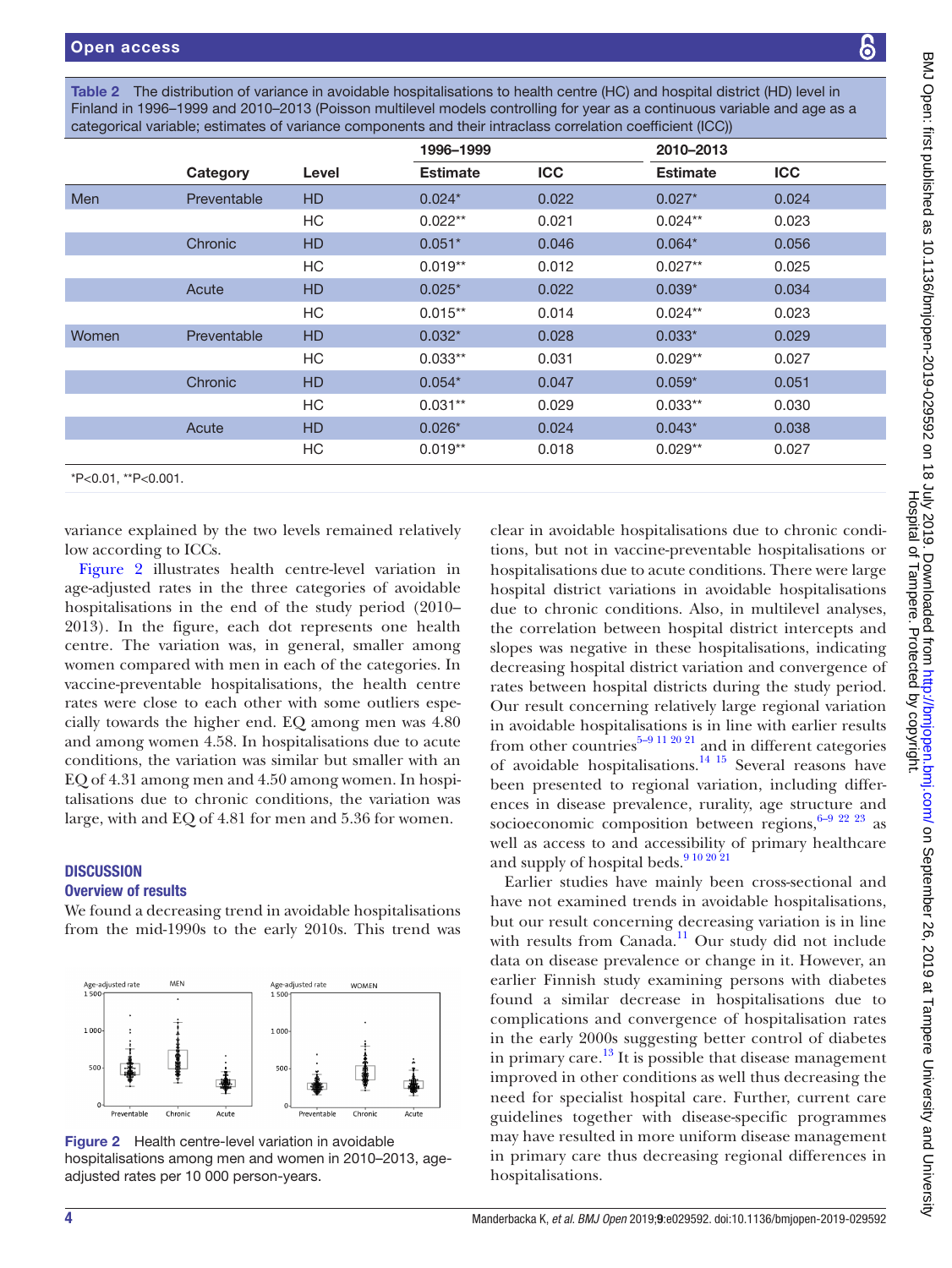Further research is needed to study the effects of differences in the regional sociodemographic composition of the population and supply-side factors to avoidable hospitalisations. On the supply side, an important question is whether the variation is driven by access to and accessibility of primary care or supply of hospital inpatient care. Our results on larger variation in hospital district level in hospitalisations due to chronic conditions support previous results,  $6^{24}$  which suggest that different categories of avoidable hospitalisations should be analysed separately.

#### Methodological considerations

A major strength of our study was that we were able to use individual-level data of the total population of Finland over a period of 18 years. The data concerning avoidable hospitalisations were derived from the Finnish h ospital discharge register, which has been found to have, in general, good quality and coverage. $25$  Use of multilevel models enabled us to capture the hierarchical nature of the data (health centres nested within hospital districts) and the statistical approach allowed us to analyse the development of regional variation in an efficient way. However, even this modern statistical approach is limited in modelling complex phenomenon with considerable individual variation as represented by small ICCs.

Though earlier studies have shown that avoidable hospitalisations associate to factors like need for care, that is, disease prevalence or severity, we were unable to control for them. Thus, we cannot directly evaluate what part of regional differences in avoidable hospitalisations would be warranted due to differences in disease prevalence and/or severity. It is still unclear whether the decrease in rates of the chronic disease category and their regional variation occurred mainly due to the development of primary care or whether it is due to overall reduction in hospital beds. This requires further studies assessing both the development of supply of hospital beds and number of total hospitalisations.

Nor could we evaluate whether primary care has an effect on these differences, which has been strongly debated. Our results of systematically developing regional variation—and its over time division between primary care providers and hospital districts—lay a foundation for further analysis. We consider that analysing how the forementioned factors simultaneously affect the variation of several regional levels and overtime annual trends, poses methodological challenges. This necessitates an independent study with an approach that is optimised to test for these associations. Future studies need also to take into account variation in sociodemographic composition of regions. Our study controlled for gender and age, but not for different dimensions of socioeconomic position.

#### **CONCLUSIONS**

Large but decreasing regional variation was found in our study in avoidable hospitalisations due to chronic conditions. These hospitalisations occur mainly due to complications of the underlying disease. The result may suggest that chronic conditions are better managed in primary care in the whole country than before. Further research is needed on whether this is the case or whether this has more to do with supply of hospital care.

Contributors KM contributed to the conception and design of the study, planning of analyses and drafted the manuscript. MA contributed to the conception and design of the study, performed the statistical analyses and took part in the revision of the manuscript for important intellectual content. MS contributed to the conception and design of the study, planning of analyses and took part in the revision of the manuscript for important intellectual content. IK contributed to the conception and design of the study, planning of analyses and took part in the revision of the manuscript for important intellectual content. All authors have read and approved the final manuscript.

Funding The study was funded by the Strategic Research Council (grants 312 703 and 312 708) and the Medical Research Council (grant 277 939) at the Academy of **Finland** 

Disclaimer The Academy was not involved in study design, data collection, findings or decision to publish.

Competing interests None declared.

Patient consent for publication Not required.

Ethics approval Ethical approval for the study was received from the Research Ethics Committee of THL (decision #7/2013 §586).

Provenance and peer review Not commissioned; externally peer reviewed.

Data sharing statement No data are available

Open access This is an open access article distributed in accordance with the Creative Commons Attribution 4.0 Unported (CC BY 4.0) license, which permits others to copy, redistribute, remix, transform and build upon this work for any purpose, provided the original work is properly cited, a link to the licence is given, and indication of whether changes were made. See: [https://creativecommons.org/](https://creativecommons.org/licenses/by/4.0/) [licenses/by/4.0/](https://creativecommons.org/licenses/by/4.0/).

#### **REFERENCES**

- <span id="page-4-0"></span>1. Westert GP, Groenewegen PP, Boshuizen HC, *et al*. Medical practice variations in hospital care; time trends of a spatial phenomenon. *[Health Place](http://dx.doi.org/10.1016/j.healthplace.2003.07.002)* 2004;10:215–20.
- <span id="page-4-1"></span>2. Corallo AN, Croxford R, Goodman DC, *et al*. A systematic review of medical practice variation in OECD countries. *[Health Policy](http://dx.doi.org/10.1016/j.healthpol.2013.08.002)* 2014;114:5–14.
- <span id="page-4-2"></span>3. Purdy S, Griffin T, Salisbury C, *et al*. Ambulatory care sensitive conditions: terminology and disease coding need to be more specific to aid policy makers and clinicians. *[Public Health](http://dx.doi.org/10.1016/j.puhe.2008.11.001)* 2009;123:169–73.
- 4. Tian Y, Dixon A, Gao H. *Data briefing: Emergency hospital admissions for ambulatory care-sensitive conditions: identifying the potential for reductions*. London: The Kings Fund, 2012.
- <span id="page-4-3"></span>5. Magan P, Otero A, Alberquilla A, *et al*. Geographic variations in avoidable hospitalizations in the elderly, in a health system with universal coverage. *[BMC Health Serv Res](http://dx.doi.org/10.1186/1472-6963-8-42)* 2008;8:42.
- <span id="page-4-4"></span>6. Falster MO, Jorm LR, Douglas KA, *et al*. Sociodemographic and health characteristics, rather than primary care supply, are major drivers of geographic variation in preventable hospitalizations in Australia. *[Med Care](http://dx.doi.org/10.1097/MLR.0000000000000342)* 2015;53:436–45.
- 7. Hale N, Probst J, Robertson A. Rural Area Deprivation and Hospitalizations Among Children for Ambulatory Care Sensitive Conditions. *[J Community Health](http://dx.doi.org/10.1007/s10900-015-0113-2)* 2016;41:451–60.
- 8. Gusmano MK, Weisz D, Rodwin VG, *et al*. Disparities in access to health care in three French regions. *[Health Policy](http://dx.doi.org/10.1016/j.healthpol.2013.07.011)* 2014;114:31–40.
- <span id="page-4-5"></span>9. Probst JC, Laditka JN, Laditka SB. Association between community health center and rural health clinic presence and county-level hospitalization rates for ambulatory care sensitive conditions: an analysis across eight US states. *[BMC Health Serv Res](http://dx.doi.org/10.1186/1472-6963-9-134)* 2009;9:134.
- 10. Butler DC, Thurecht L, Brown L, *et al*. Social exclusion, deprivation and child health: a spatial analysis of ambulatory care sensitive conditions in children aged 0-4 years in Victoria, Australia. *[Soc Sci](http://dx.doi.org/10.1016/j.socscimed.2013.06.029)  [Med](http://dx.doi.org/10.1016/j.socscimed.2013.06.029)* 2013;94:9–16.
- <span id="page-4-6"></span>11. Sanchez M, Vellanky S, Herring J, *et al*. Variations in Canadian rates of hospitalization for ambulatory care sensitive conditions. *[Healthc Q](http://dx.doi.org/10.12927/hcq.2008.20087)* 2008;11:20–2.